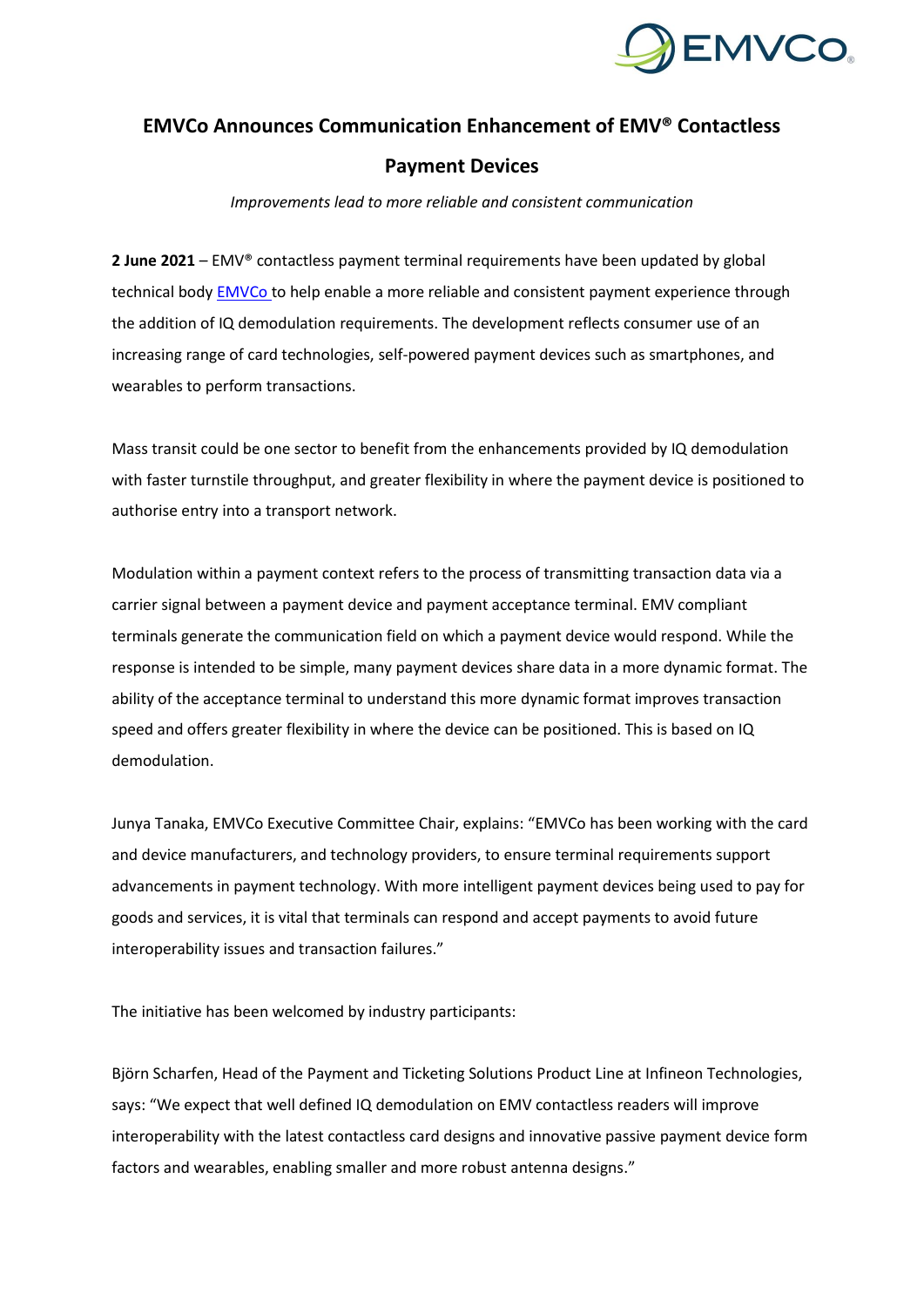

Alasdair Ross, Director of Secure Payment and NFC Infrastructure at NXP® Semiconductors, comments: "We are continually working to expand the NFC ecosystem and improve the technology for a seamless user experience. Our secure NFC chips will help ensure IQ demodulation requirements are met to support reliable transactions and accelerate the acceptance of new payment form factors."

All EMV compliant terminals will be required to apply IQ demodulation techniques to receive EMVCo certification. Many terminals have this functionality today but have neither activated nor tested it within the payment environment.

The IQ modulation update has been published in [Specification Bulletin 245](https://www.emvco.com/document-search/?action=search_documents&publish_date=&emvco_document_version=&emvco_document_book=&px_search=IQ+Modulation&emvco_document_technology%5B%5D=contactless) and incorporated into the EMV Level 1 Specifications for Payment Systems, EMV Contactless Interface Specification v3.1.

### Read the FAQ [to learn more.](https://www.emvco.com/media-centre/chip-acceptance-press-kit/)

**– ENDS –**

For further EMVCo media information please contact David Amos / Chloe Smith – Tel: +44 113 3501922 or email[: david@iseepr.co.uk](mailto:david@iseepr.co.uk) / [chloe@iseepr.co.uk](mailto:chloe@iseepr.co.uk)

> To unsubscribe from future EMVCo news, reply 'unsubscribe' to this email. Click [here](https://iseepr.co.uk/who-we-are/privacy-policy/) to read our privacy policy.

#### **Notes to Editors:**

EMV® is a registered trademark in the U.S. and other countries and an unregistered trademark elsewhere. The EMV trademark is owned by EMVCo, LLC.

#### **About EMVCo:**

EMVCo is the global technical body that facilitates the worldwide interoperability and acceptance of secure payment transactions by managing and evolving the EMV Specifications and related testing processes. EMV is a technology toolbox that enables globally interoperable secure payments across face-to-face and remote environments. Adoption of EMV Specifications and associated approval and certification processes promotes a unified international payments framework, which supports an advancing range of payment methods, technologies and acceptance environments. The specifications are available royalty free, designed to be flexible, and can be adapted regionally to meet national payment requirements and accommodate local regulations.

EMVCo is collectively owned by American Express, Discover, JCB, Mastercard, UnionPay and Visa, and focuses on the technical advancement of the EMV Specifications. To provide all payment stakeholders with a platform to engage in its strategic and technical direction, EMVCo operates a[n Associates Programme](https://www.emvco.com/get-involved/technical-associates/?utm_source=Communications&utm_medium=PR&utm_campaign=Organisational&utm_content=DeploymentStatsPR21) and encourages all interested parties to get involved.

[www.emvco.com](https://www.emvco.com/?utm_source=Communications&utm_medium=PR&utm_campaign=Organisational&utm_content=DeploymentStatsPR21)│ [EMV® Insights](https://www.emvco.com/emv-insights/?utm_source=Communications&utm_medium=PR&utm_campaign=Organisational&utm_content=DeploymentStatsPR21) │ [LinkedIn](http://www.linkedin.com/company/emvco/) │ [Twitter](https://twitter.com/emvco?lang=en-gb) │ [An Introduction to EMVCo](https://www.youtube.com/watch?v=g1aSWgq0l8s) │ [YouTube](https://www.youtube.com/channel/UCQPCa9UJuF5wGslZymPq1sQ) │ [Podcast](https://www.emvco.com/emvco-podcast/?utm_source=Communications&utm_medium=PR&utm_campaign=Organisational&utm_content=DeploymentStatsPR21)